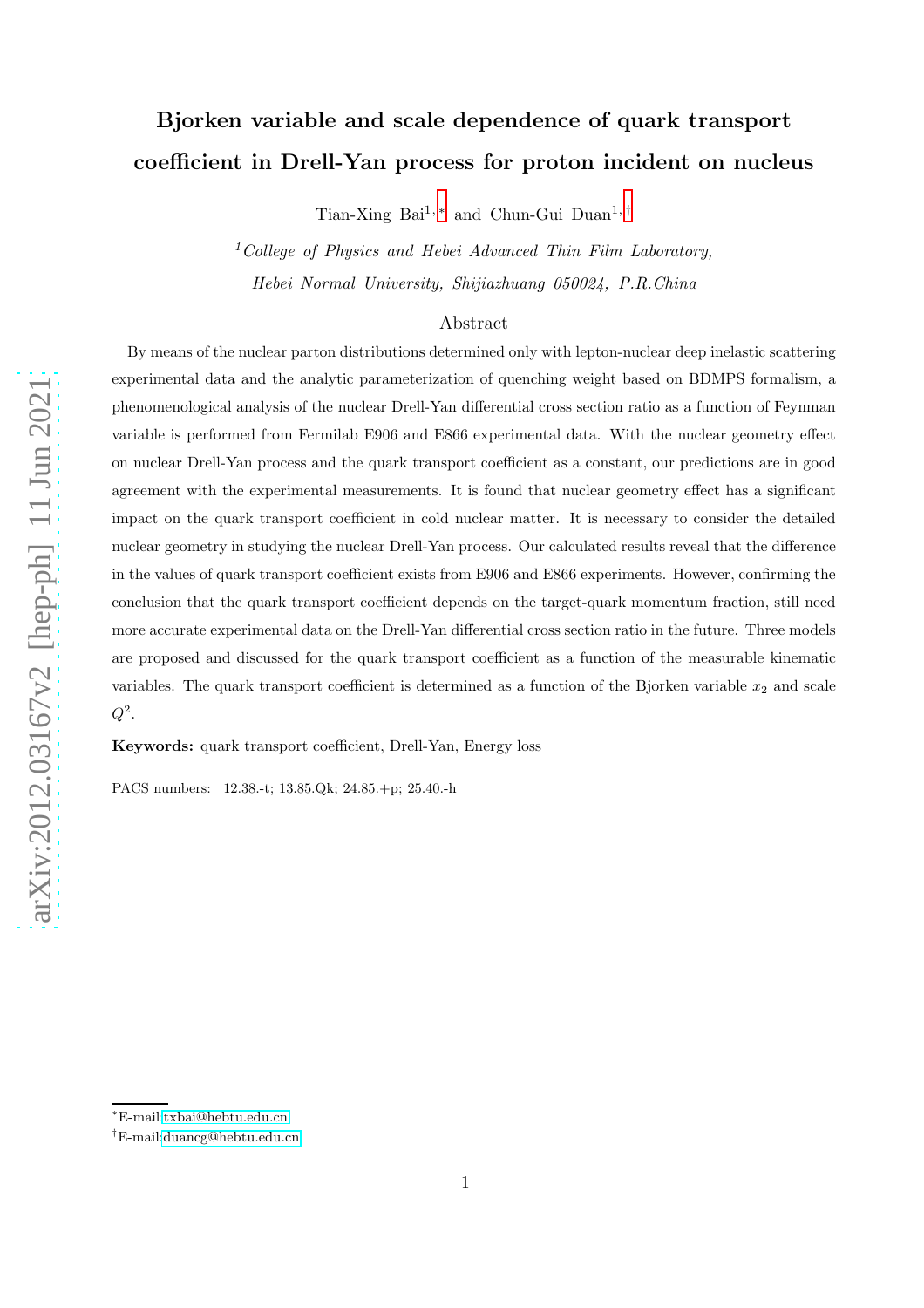## I. INTRODUCTION

Studying deeply how partons propagate in a nucleus can help us to reveal precious information about the transport and thermodynamical properties of the quark-gluon plasma $(QGP)[1-3]$  which is formed in ultra-relativistic heavy-ion collisions. As the scattered partons traverse through and interact with the QGP, they lose some of their energy, which is often known as jet quenching observed at the BNL Relativistic Heavy Ion Collider (RHIC)[4, 5] and the CERN Large Hadron Collider (LHC)[6-8]. However, the mechanisms by which these partons experience the full evolution of the medium and interact with the medium constituents, are still not fully understood[9-12].

As for the Drell-Yan reactions[13] on nuclei, the bound nucleons in target nuclei play the role of very nearby detectors for the propagating partons. In contrast to heavy ion collisions, the hard scattering is localized in space. In addition, the properties of target nuclei in which the parton propagates, i.e. cold nuclear matter, is well known. Furthermore, the Drell-Yan reactions on nuclei is an especially clean tool, since the produced dilepton, which has no final state interactions, carries undisturbed information on the incident parton initiating the reaction. Therefore, the Drell-Yan reaction in hadron-nucleus collisions provide an excellent place to study how partons propagate in a nucleus[14-18, 27-31].

A quark passing through a nuclear medium experiences the multiple interactions with bound nucleons in target nuclei. Quark multiple scattering is responsible for its energy loss and transverse momentum broadening. The transverse momentum broadening in the Drell-Yan reaction is defined as

$$
\Delta \langle P_T^2 \rangle = \langle P_T^2 \rangle_{\text{hA}} - \langle P_T^2 \rangle_{\text{hN}},\tag{1}
$$

where  $\langle P_T^2 \rangle_{hA}$  and  $\langle P_T^2 \rangle_{hN}$  are respectively the mean transverse momentum squared of the dilepton produced in hadron-nucleus (hA) and hadron-nucleon(hN) collisions. Baier et al.[19-21] (BDMPS hereafter) studied the medium-induced transverse momentum broadening and induced gluon radiation spectrum of a high energy quark traversing a nucleus. Multiple scattering of the high energy quark in the nucleus is treated in the Glauber approximation. BDMPS showed the connection between the radiative energy loss of the quark per unit length and the transverse momentum broadening. Moreover, the transverse momentum broadening for the quark is given by

$$
\Delta \langle P_T^2 \rangle = \hat{q}L,\tag{2}
$$

with the length L crossed by the incident parton in a target nucleus. The quark transport coefficient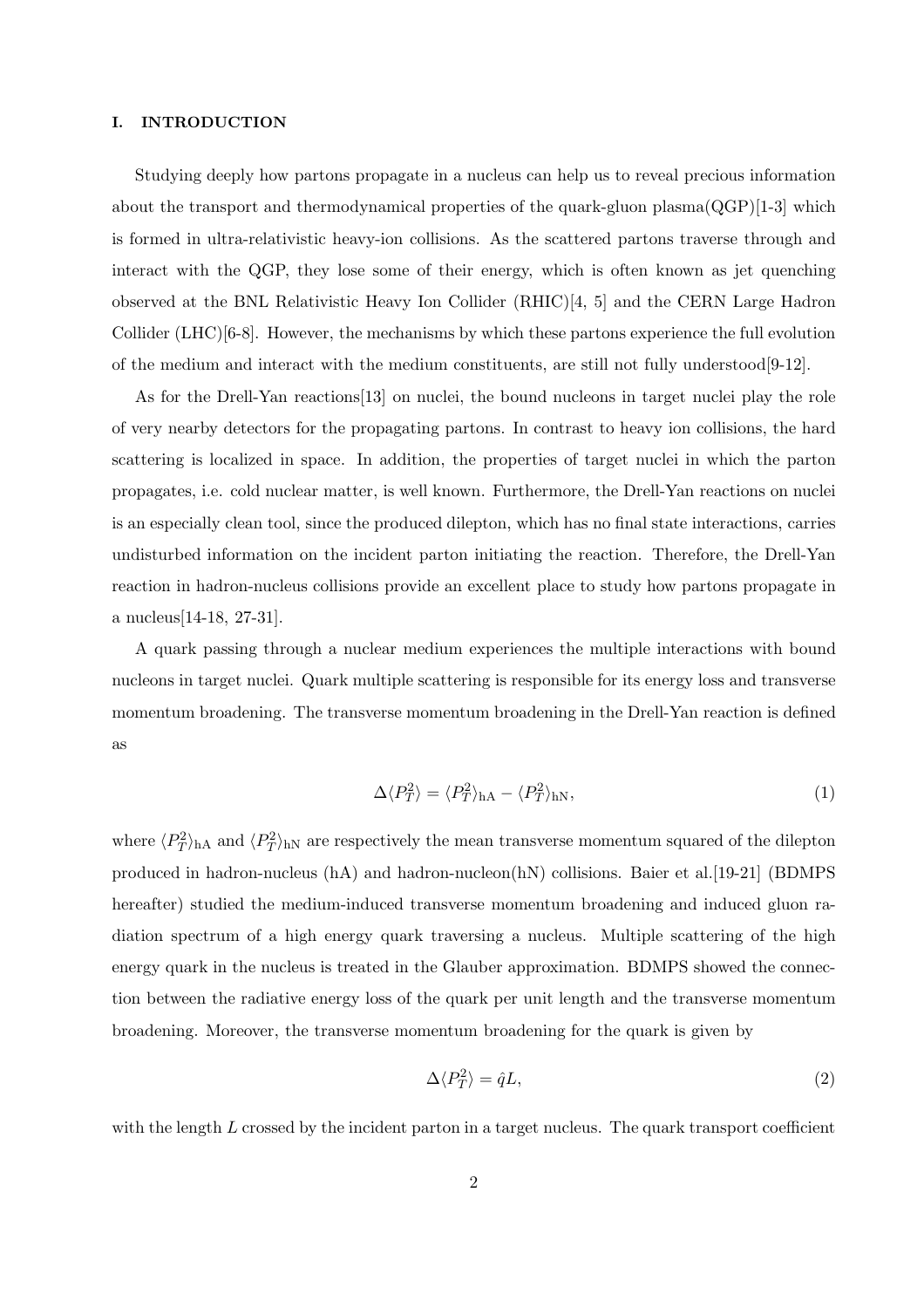is determined by

$$
\hat{q} = \frac{4\pi^2 \alpha_s (Q_G^2) C_F}{N_c^2 - 1} \rho x_G G(x_G, Q_G^2),\tag{3}
$$

where  $\rho$  is the nuclear matter density,  $C_F$  is the quark colour factor, the number of colors  $N_c = 3$ , the virtuality  $Q_{\rm G}^2 = \hat{q}L$ . The strong coupling constant  $\alpha_{\rm s}$  and the gluon distribution function  $G(x_{\text{G}}, Q_{\text{G}}^2)$  depend on the scale  $\hat{q}L$ . The relative calculation indicates that the Bjorken variable  $x_{\text{G}} \ll 1$  in the gluon distribution function.

CERN experiment NA10[22] made the first measurements of the nuclear dependence of the transverse momentum distribution of massive muon pairs produced in the Drell-Yan process. The cross sections for high-mass dimuon production by incident negative pions (140 and 286 GeV) were compared off tungsten and deuterium. They found that the transverse momentum broadening amounts to  $0.15 \pm 0.03$ (stat.)  $\pm 0.03$ (syst.) GeV<sup>2</sup> at 286 GeV. Fermilab experiment E772[23] extended the nuclear dependence measurements on the transverse momentum broadening of dimuon production by an 800 GeV proton beam incident on  ${}^{2}H$ , C, Ca, Fe, and W targets. They presented that the transverse momentum broadening was respectively  $0.0 \pm 0.015 \text{ GeV}^2$  for C nucleus,  $0.046 \pm 0.011 \text{ GeV}^2$  for Ca nucleus,  $0.048 \pm 0.012 \text{ GeV}^2$  for Fe nucleus and  $0.113 \pm 0.016 \text{ GeV}^2$ for W nucleus. Obviously, the experimental data from NA10 and E772 show that  $\hat{q}L < 1 \text{ GeV}^2$ . Therefore, the virtuality  $Q_{\rm G}^2$  is less than 1 GeV<sup>2</sup> in the gluon distribution function from the quark transport coefficient.

As for the quark transport coefficient  $\hat{q}$ , the Bjorken variable  $x<sub>G</sub>$  estimated in theory is an unmeasurable kinematic variable in experiment. The unmeasurable  $x<sub>G</sub>$  prevents us from knowing the detail of the gluon distribution function  $G(x_{\rm G}, Q_{\rm G}^2)$ . The undiscovered detail on the quark transport coefficient limits the predictive power of the BDMPS theory. Therefore, in order to understand the property of the quark transport coefficient, one would like to know whether the connection can be made between the unmeasurable  $x<sub>G</sub>$  and the measurable kinematic variable in Drell-Yan process. The purpose of this paper is to establish the relation between quark transport coefficient  $\hat{q}$  and the measurable kinematic variable in Drell-Yan process.

In fact, the scale dependent of jet transport parameter has been derived theoretically in 2014[24]. Recently, by using the experimental data on transverse momentum broadening from semi-inclusive electron-nucleus deep inelastic scattering, Drell-Yan dilepton and heavy quarkonium production in proton-nucleus collisions, as well as the nuclear structure functions in deep inelastic scattering, the kinematic and scale dependence of jet transport coefficient in cold nuclear matter has been determined in the framework of the generalized QCD factorization formalism[25]. By means of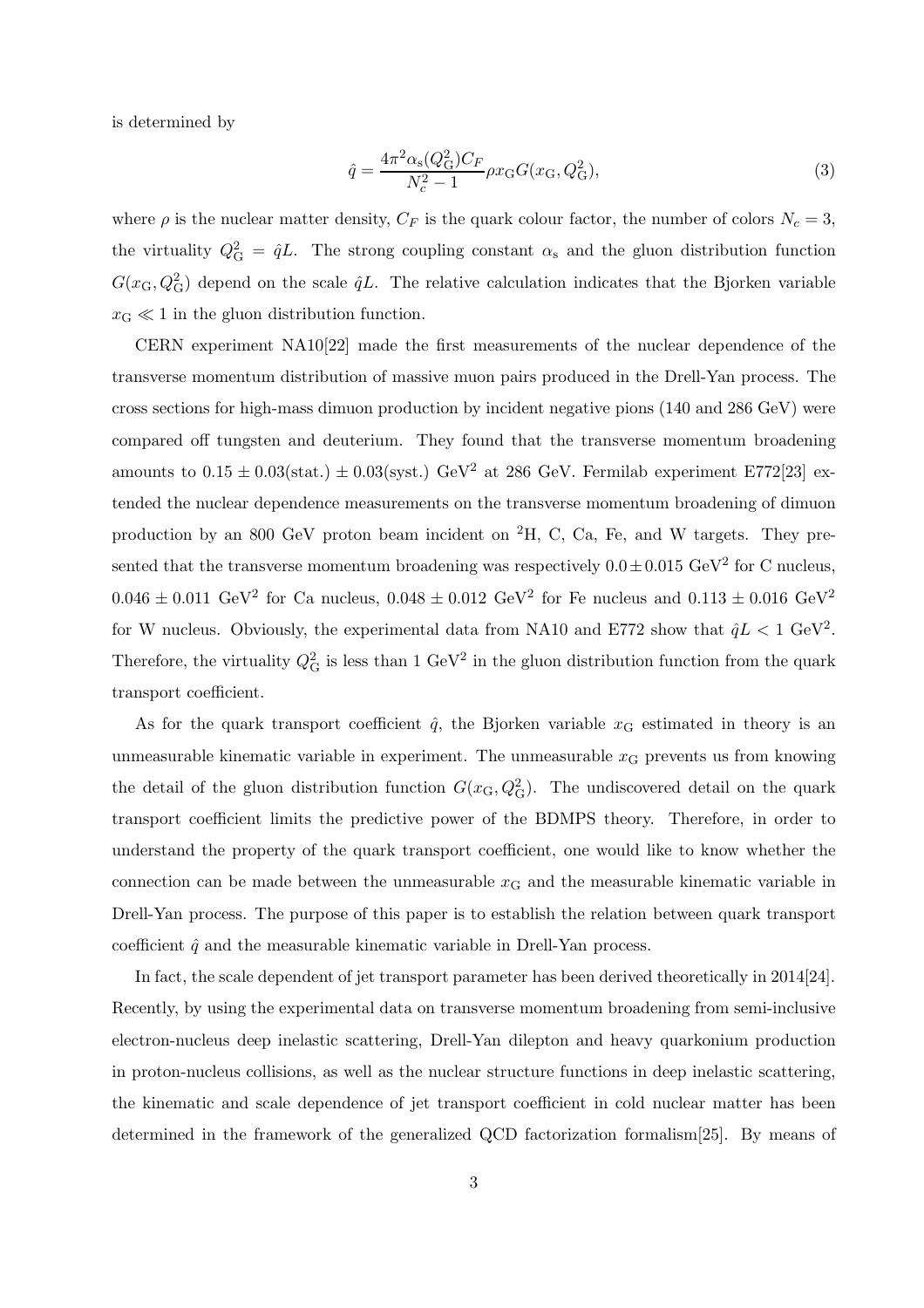the world data on nuclear transverse momentum broadening from Drell-Yan and quarkonium production for pion and proton incident on nucleus, the transport coefficient parameterization as a function of Bjorken variable has been extracted[16]. In order to study the underlying structure of the quark-gluon plasma (QGP), the jet transport coefficient was suggested to be expressed in terms of a parton distribution function with energy and scale dependence[26].

In our preceding articles[27-31], we have investigated the energy loss effect on the nuclear Drell-Yan reactions. In the recent work [32], we take advantage of the analytic parameterization of quenching weight based on BDMPS formalism[33] with the target nuclear geometry effect. The leading-order computations for hadron multiplicity ratio are carried out with comparison to the HERMES positively charged pions production data[34] on the quarks hadronization occurring outside the nucleus. Four models are proposed and discussed on the quark transport coefficient. The quark transport coefficient is determined as a function of the Bjorken variable x and scale  $Q^2$ in deep inelastic scattering. We found that the trend of quark transport coefficient in respect of the Bjorken variable x and scale  $Q^2$  is qualitatively in partial agreement with HERMES experimental data on transverse momentum broadening[35]. The constant factor in the quark transport coefficient is almost twice the quark transport coefficient as a constant.

The main goal of the present work is to explore the Bjorken variable and scale dependence of quark transport coefficient by a fit of the nuclear Drell-Yan differential cross section ratios from E906[36] and E866[37] Collaborations at Fermilab. The BDMPS quenching weight[33] will be employed with simultaneously considering the nuclear geometry effect and nuclear effects on parton distribution. It is hoped to provide a good understanding of the quark transport coefficient in a cold nuclear medium from the available data, and to facilitate the theoretical research on the parton propagation mechanism in nuclear matter.

The paper is organized as follows. In Section II we give the brief formalism for the differential cross section in nuclear Drell-Yan process, the obtained results and discussion are presented in Section III. Finally, we summarize our findings in Section IV.

# II. DILEPTON PRODUCTION DIFFERENTIAL CROSS SECTION ON NUCLEAR TAR-**GETS**

According to the parton model, the produced lepton pair can be naively explained as the annihilation of quark-antiquark of the same flavor from the colliding hadrons in the lowest approximation, and this is what Drell and Yan suggested[13]. In the framework of the collinear factorization, the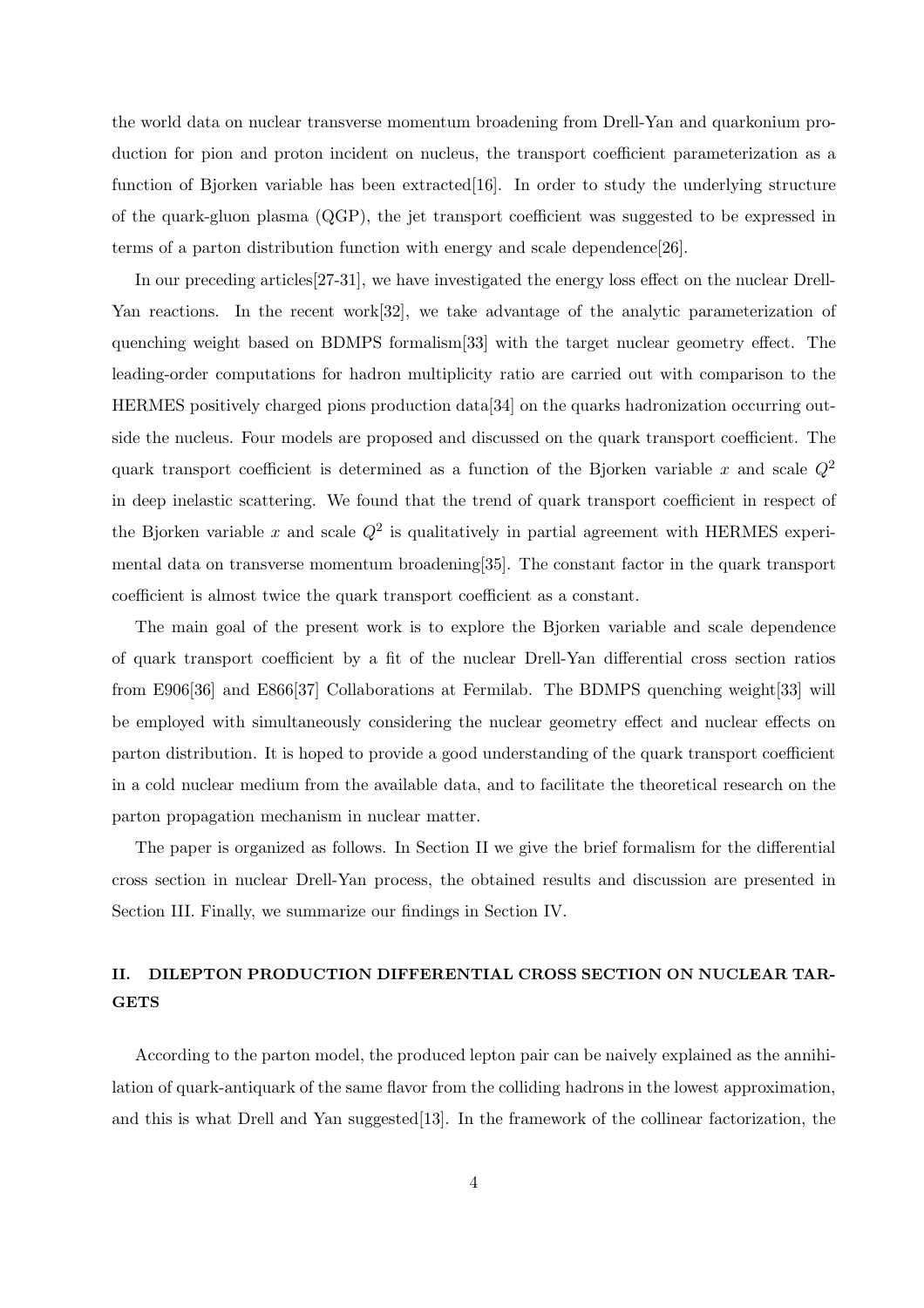proton-nucleus Drell-Yan differential cross section in  $x_F$  and M is given by

$$
\frac{d^2\sigma}{dMdx_{\rm F}} = \frac{8\pi\alpha_{\rm em}^2}{9Ms} \frac{1}{x_1 + x_2} H(x_1, x_2, Q^2),\tag{4}
$$

with

$$
H(x_1, x_2, Q^2) = \sum_f e_f^2 [q_f^{\rm p}(x_1, Q^2)\bar{q}_f^{\rm A}(x_2, Q^2) + \bar{q}_f^{\rm p}(x_1, Q^2)q_f^{\rm A}(x_2, Q^2)],\tag{5}
$$

where  $\alpha_{em}$  is the fine structure coupling constant,  $\sqrt{s}$  is the center of mass energy of the hadronic collision, the factorization scale  $Q^2 = M^2$ , M is the invariant mass of a lepton pair,  $e_f$  is the charge of the quark, the sum is carried out over the light flavor  $f = u, d, s, q_f^{p(A)}$  $f^{p(A)}(x, Q^2)$  and  ${\bar q}_f^{\rm p(A)}$  $f_f^{\text{p(A)}}(x,Q^2)$  are the quark and antiquark distributions in the proton (nucleon in the nucleus A),  $x_1$ and  $x_2 = M^2/(x_1 s)$  are the momentum fraction of the partons in the beam and target respectively. As for the Feynman variable of the lepton pair,  $x_F = x_1 - x_2$ , one can easily find

$$
x_1 = \frac{1}{2}(\sqrt{x_F^2 + 4\frac{M^2}{s}} + x_F), \quad x_2 = \frac{1}{2}(\sqrt{x_F^2 + 4\frac{M^2}{s}} - x_F). \tag{6}
$$

In the Drell-Yan reactions on nuclei, the incident quark propagating in a target nucleus suffers multiple scattering and radiates soft gluons. This multiple scattering effect results in the energy loss of an incoming quark. At the time of hard interaction, the quark momentum fraction is reduced from  $x_1 + \Delta x_1$  to  $x_1$  with  $\Delta x_1 = \Delta E/E_p$ .  $\Delta E$  and  $E_p$  is respectively the quark energy loss in the nuclear medium and the projectile hadron energy. Consequently, with adding the quark energy loss in the nucleus,

$$
H(x_1, x_2, Q^2) = \int_0^{(1-x_1)E_{\rm p}} d(\Delta E) P(\Delta E, \omega_c, L) H(x_1 + \Delta x_1, x_2, Q^2).
$$
 (7)

 $P(\Delta E, \omega_c, L)$ , the so-called quenching weight, is the probability that the radiated gluons carry altogether a given energy  $\Delta E$  for an incident quark. The characteristic gluon frequency  $\omega_c$  =  $(1/2)\hat{q}L^2$  with the path length L traversed by the incoming quark or antiquark.

For simplicity, we consider the case of the uniform hard-sphere nucleus of mass number A and radius  $R_A = r_0 A^{1/3}$  with  $r_0 = 1.12$  fm[38]. The average path length of the incident quark in the nucleus is given by  $L = (3/4)R_A$ . With referring to Ref.[39], in view of the nuclear geometry effect, the colored incoming quark interacting at  $y$  the coordinate along the direction of the incident quark will travel the path length  $L = \sqrt{R_A^2 - b^2} + y$  with  $\vec{b}$  its impact parameter. After taking both nuclear geometry and parton energy loss effects into account,

$$
H(x_1, x_2, Q^2) = \int d^2b \, dy \rho_A(\vec{b}, y) \int_0^{(1-x_1)E_p} d(\Delta E) P(\Delta E, \omega_c, L) H(x_1 + \Delta x_1, x_2, Q^2). \tag{8}
$$

In above equation,  $\rho_A(\sqrt{b^2 + y^2}) = (\rho_0/A)\Theta(R_A - \sqrt{b^2 + y^2})$  with  $\rho_0$  the nuclear density.

Based on the above formalism, only the transport coefficient  $\hat{q}$  remains to be determined.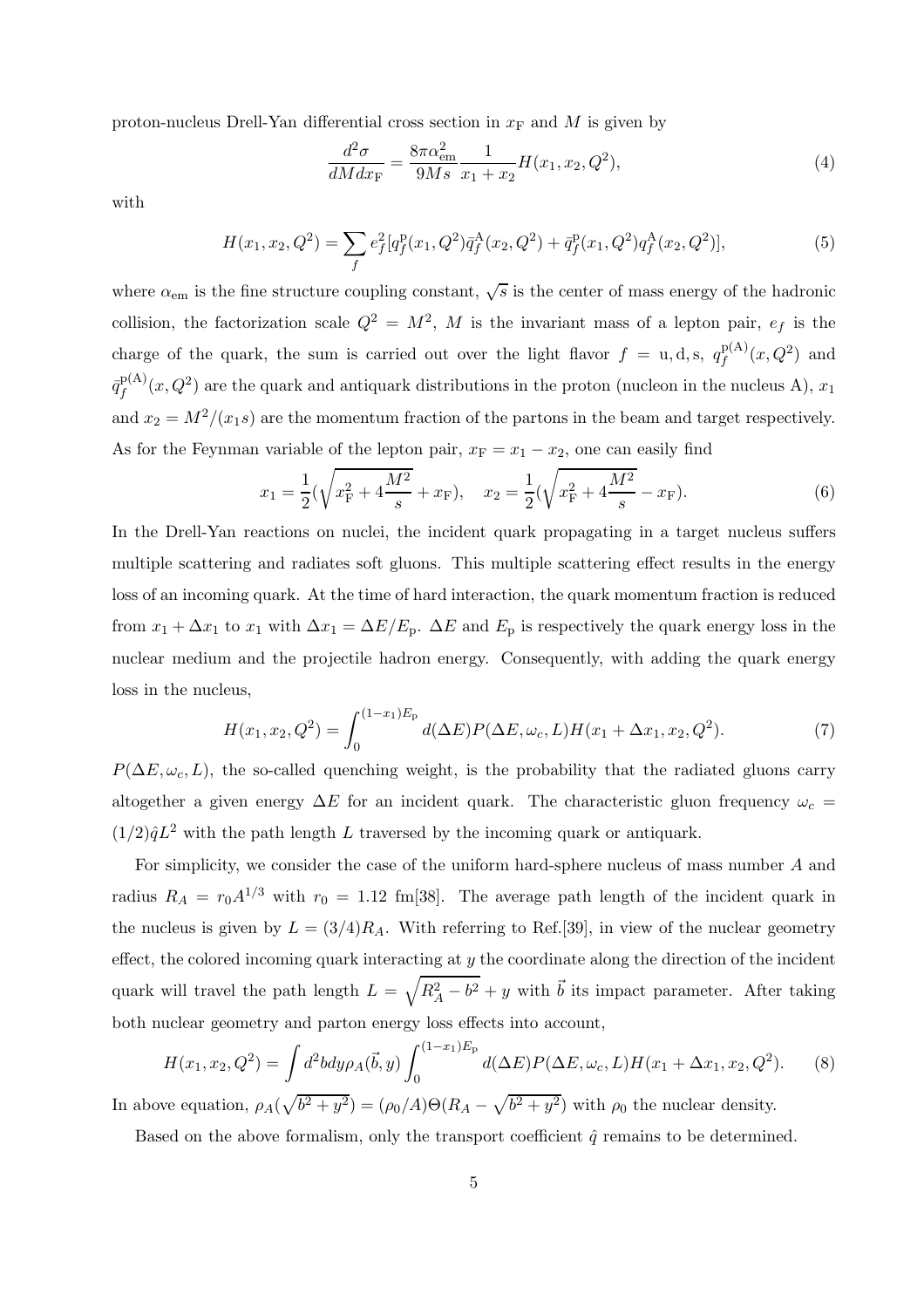### III. RESULTS AND DISCUSSION

In order to study the Bjorken variable and scale dependence of the quark transport coefficient  $\hat{q}$  in the cold nuclear medium, we employ the experimental data on nuclear Drell-Yan differential cross section ratio from E906[36] and E866[37] Collaborations at Fermilab. E866 Collaboration reported their precise measurement of the ratios of Drell-Yan cross section per nucleon for an 800 GeV proton beam incident on Be, Fe, and W targets. The kinematic coverage extended over the ranges  $0.01 < x_2 < 0.12$ ,  $0.21 < x_1 < 0.95$  and  $0.13 < x_F < 0.93$  with  $4.0 < M < 8.4$  GeV. E906 Collaboration used an 120 GeV proton beam incident on C, Fe and W to study Drell-Yan reaction dimuons. The experiment measured the ratio on Drell-Yan yield of Fe/C and W/C as a function of  $x_F$ . The kinematic range is  $0.1 < x_2 < 0.3$  with  $4.5 < M < 5.5$  GeV. Our analysis has 28 data points in total, includes 12 data points from E906 experiment, and 16 data points from E866 measurement on the ratios of the cross section per nucleon versus  $x_F$ .

To compare with the experimental data on nuclear Drell-Yan differential cross section ratio, we calculate in perturbative QCD leading order the Drell-Yan cross section ratio on two different nuclear targets bombarded by proton,

$$
R_{\rm A_1/A_2}(x_{\rm F}) = \int \frac{d^2 \sigma^{\rm pA_1}}{dM dx_{\rm F}} dM \Bigg/ \int \frac{d^2 \sigma^{\rm pA_2}}{dM dx_{\rm F}} dM. \tag{9}
$$

In order to explore the nuclear effects from parton distribution functions on the Drell-Yan differential cross section ratio, the nuclear parton distribution functions given by Hirai, et al.(HKM hereafter)[40] are used in our calculations without the consideration of quark energy loss effect. It should be noted that HKM nuclear parton distributions were determined only by means of the existing experimental data on nuclear structure functions without including the proton-nucleus Drell-Yan process. The  $\chi^2$  analysis are performed respectively to the E906 and E866 experimental data. Our numeric result gives  $\chi^2$  per number of degrees of freedom  $\chi^2/\text{ndf} = 10.960$  for E906 and  $\chi^2/\text{ndf} = 2.281$  for E866 experimental data. The calculated results are compared with the E906 and E866 experimental data on Drell-Yan differential cross-section ratios in Fig.1(red dotted lines). Obviously, the results with only considering the nuclear effects of parton distribution can not explain the employed experimental data.

In the following part of this effort, with based on the nuclear effects of parton distribution, we focus on the energy loss effect of the propagating quark in the cold nuclear medium. Baier, et al.(BDMPS)[41, 42] have computed perturbatively the radiated gluon spectrum by the hard quark in QCD media. By means of the BDMPS gluon spectrum, the quenching weight  $P(\Delta E, \omega_c, L)$  can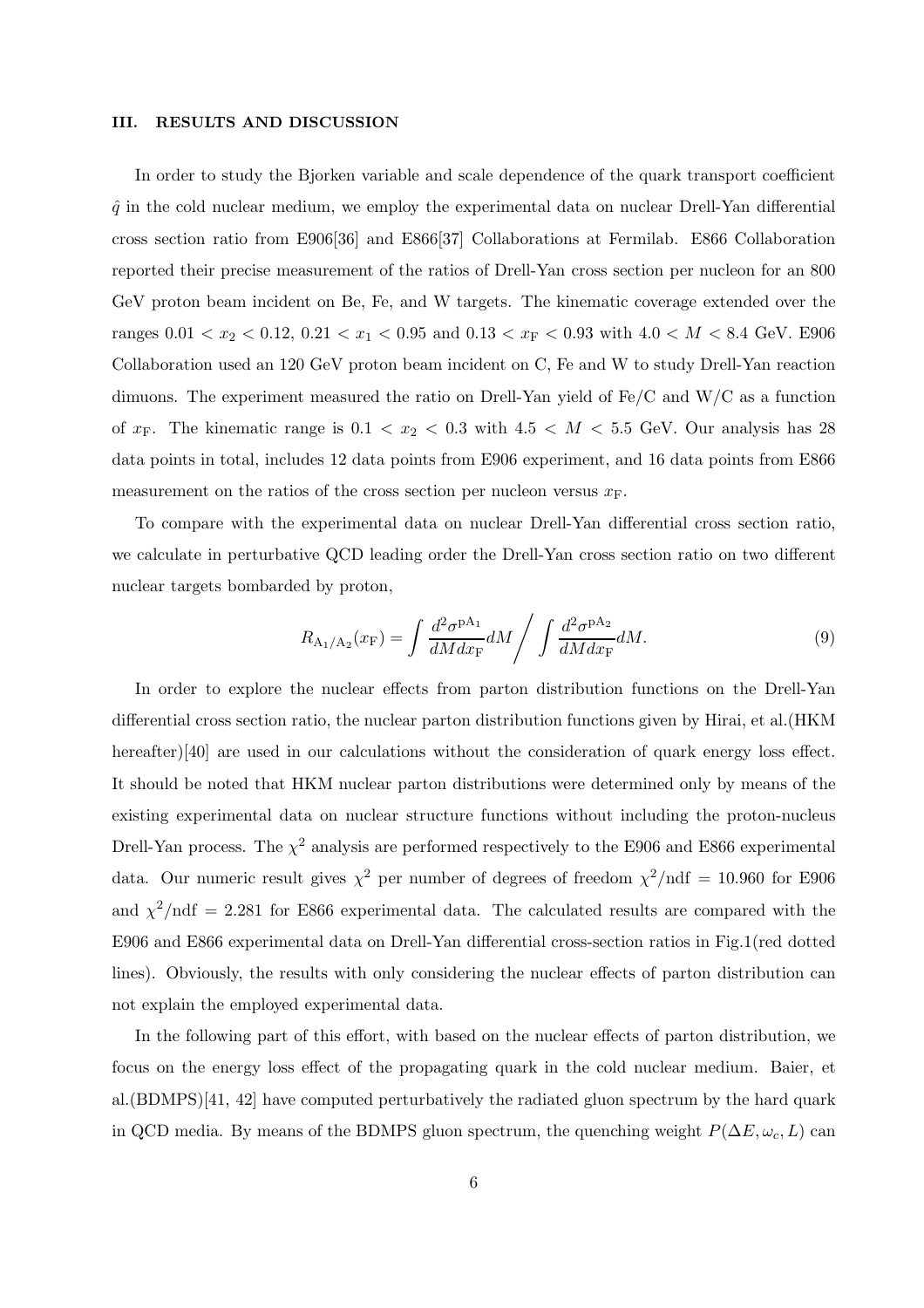

FIG. 1: The calculated Drell-Yan cross section ratios  $R_{A_1/A_2}$  as a function of  $x_F$ . As for the fitting respectively E906 and E866 experimental data, the red dotted lines are the calculation without energy loss effect. The black solid (blue dashed) lines correspond to the predictions with (without) target nuclear geometry effect. As for the fitting totally E906 and E866 experimental data, the green dot-dashed lines are the computed results with target nuclear geometry effect. The experimental datas are taken from E906 and E866 Collaboration at Fermilab and shown with the total uncertainty (statistical plus systematic, added quadratically).

be determined[43]. The analytic parameterization[33] on BDMPS quenching weight was given,

$$
\omega_c P(\Delta E = \Delta E / \omega_c) = \frac{1}{\sqrt{2\pi} \sigma \Delta E} \exp\left[ -\frac{\left(\log \Delta E - \mu\right)^2}{2\sigma^2} \right],\tag{10}
$$

with  $\mu = -2.55$  and  $\sigma = 0.57$  for the incoming quark energy E independence.

We use the BDMPS quenching weight with the mean path length of the incoming quark in the nuclear medium  $L = (3/4)R_A$ . The quark transport coefficient  $\hat{q}$  is treated as a constant  $\hat{q}_0$  without any its kinematic variable dependence, which is below labelled the constant model. By taking advantage of minimizing  $\chi^2$ , the quark transport coefficient  $\hat{q}$  is extracted with the parabolic error of the fit parameter from the MINUIT package[44]. The determined transport coefficient  $\hat{q}$ , the relative uncertainty and  $\chi^2$  per number of degrees of freedom show that for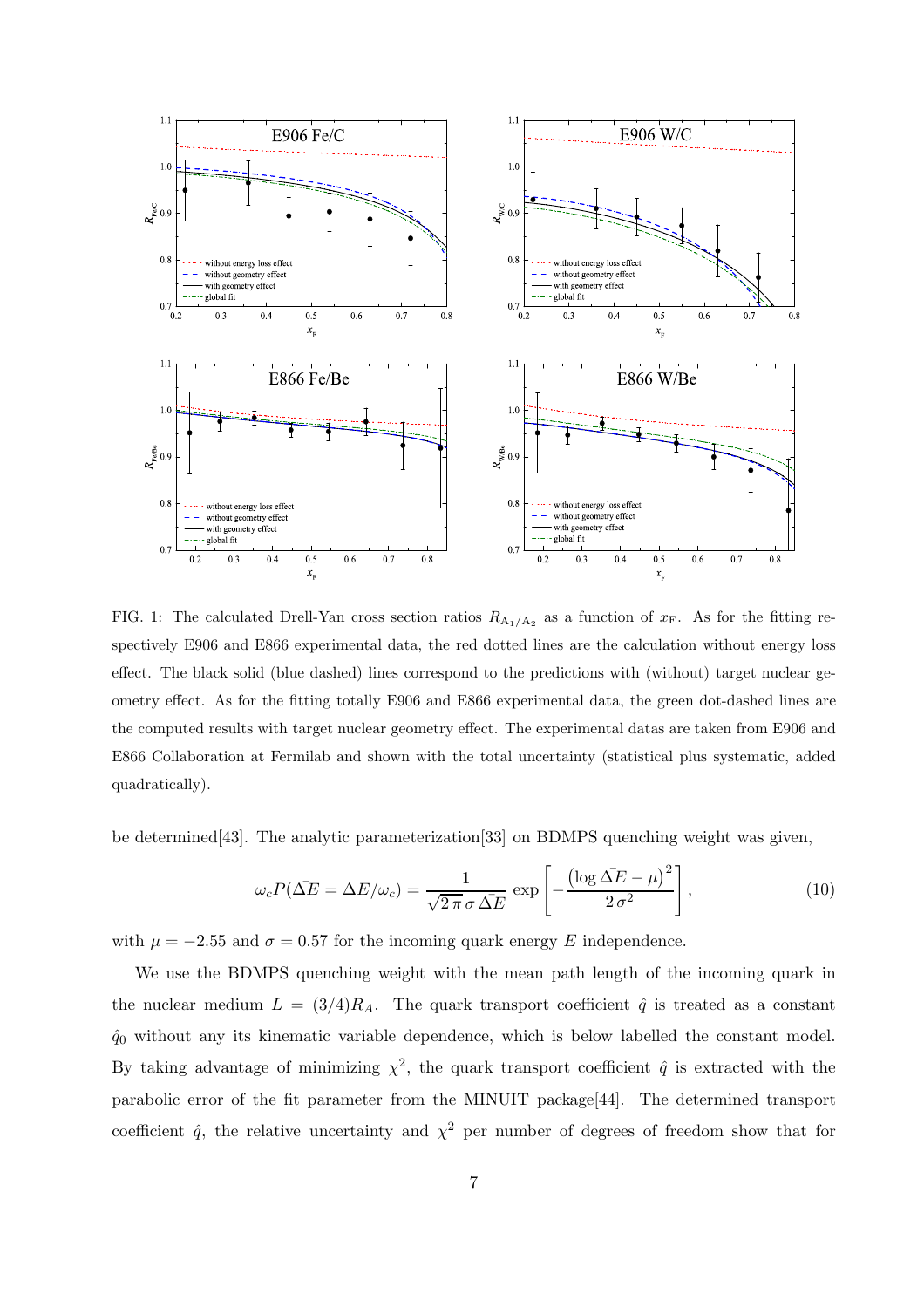the E906 measurements(12 data points),  $\hat{q}_0 = 0.455 \pm 0.047 \text{ GeV}^2/\text{fm}$ , the relative uncertainty  $\delta \hat{q}_0 / \hat{q}_0 \simeq 10\%$  and  $\chi^2/\text{ndf} = 0.889$ . Fitting the E866 experimental data(16 data points) gives  $\hat{q}_0 = 0.892 \pm 0.164 \text{ GeV}^2/\text{fm}$  with  $\delta \hat{q}_0 / \hat{q}_0 \simeq 18\%$  and  $\chi^2/\text{ndf} = 0.362$ . The computed Drell-Yan cross section ratios(blue dashed lines in Fig.1) are in agreement with E906 and E866 experimental data.

Now let us investigate the nuclear geometry effect on the Drell-Yan reaction of the proton off nuclei. In this case, the incoming colored quark will travel the path length  $L = \sqrt{R_A^2 - b^2} + y$ . By combining (4) with (8), the quark transport coefficient  $\hat{q}$  and  $\chi^2$  per number of degrees of freedom are calculated. It is found that for E906 experimental data,  $\hat{q}_0 = 0.415 \pm 0.053 \text{ GeV}^2/\text{fm}$ with  $\delta \hat{q}_0 / \hat{q}_0 \simeq 13\%$  and  $\chi^2/\text{ndf} = 0.644$ . Regarding E866 experimental data,  $\hat{q}_0 = 0.651 \pm 0.124$  $\text{GeV}^2/\text{fm}$  with  $\delta\hat{q}_0/\hat{q}_0 \simeq 19\%$  and  $\chi^2/\text{ndf} = 0.370$ . Our theoretical results(black solid lines in Fig.1) are consistent with the E906 and E866 experimental data. It is obvious that the nuclear geometry effect could reduce the quark transport coefficient by as much as 8.8% for the E906 experiment and 27% for E866 measurement, respectively. In addition, it is worth stressing that the different values of quark transport coefficient  $\hat{q}_0$  are obtained from E906 and E866 experimental data. We think that the extracted different quark transport coefficients result from the different kinematic coverage by E906 and E866 experiments. As for E906 experiment, the Drell-Yan events were measured with the target-quark momentum fraction over the range  $0.1 < x_2 < 0.3$ . However, the Drell-Yan dimuon production from E866 experiment was reported in the region  $0.01 < x_2 < 0.12$ . It seems to say that the quark transport coefficient has the obvious dependence on the kinematic variable, i.e. the momentum fraction of a bound quark in the target nucleus. Unfortunately, after we try to carry out the global fit of E906 and E866 experimental data, our calculated result(green dot-dashed lines in Fig.1 and black solid lines in Fig.2) shows that  $\hat{q}_0 = 0.455 \pm 0.052 \text{ GeV}^2/\text{fm}$  with  $\delta \hat{q}_0 / \hat{q}_0 \simeq 11\%$  and  $\chi^2/\text{ndf} = 0.630$ . A good description can still be given of the employed Drell-Yan data. Therefore, if we can confirm the conclusion that the quark transport coefficient depends on the target-quark momentum fraction, more accurate experimental data will be indispensable on the Drell-Yan differential cross section ratio.

In order to understand the detail of the quark transport coefficient, we need to pay attention to the gluon distribution function  $G(x_G, Q_G^2)$  in the expression of  $\hat{q}$ . Following Ref.[16], if a fast quark of momentum  $p$  traversing the target nucleus interacts with a bound nucleon of momentum P by the exchanged gluon of momentum q, the Bjorken variable  $x<sub>G</sub>$  in the gluon distribution is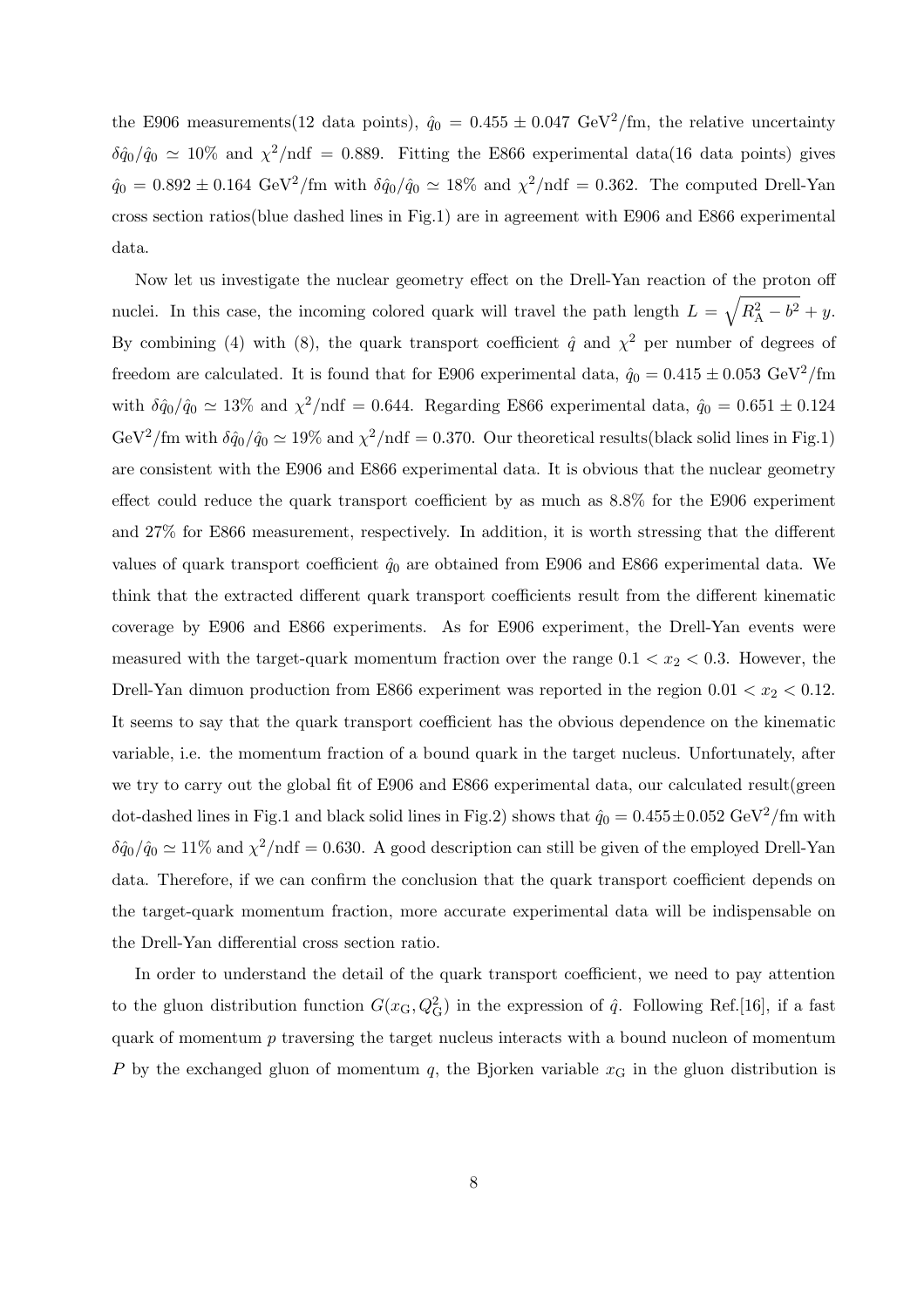written as

$$
x_{\rm G} \equiv \frac{q^+}{P^+} = \frac{q^+}{M_{\rm N}},\tag{11}
$$

in the target nucleus rest frame with using light-cone variables. In the above equation,  $M_N$  is the nucleon mass. In the proton-nucleus Drell-Yan reaction with a fixed target, the invariant mass of produced lepton pair  $M^2 = x_2x_1s$ , and  $s \approx 2E_pM_N$ . The momentum fraction  $x_2$  of the quark from the bound nucleon

$$
x_2 = \frac{M^2}{2x_1 E_{\rm p} M_{\rm N}},\tag{12}
$$

where  $x_1E_p$  is the energy of the incoming quark. Obviously, the Bjorken variable

$$
x_{\rm G} = \frac{2x_1 E_{\rm p} q^+}{M^2} x_2.
$$
\n(13)

Consequently, the unobservable quantity  $x<sub>G</sub>$  in the quark transport coefficient  $\hat{q}$  can be expressed with the measurable momentum fraction  $x_2$ , which is a Bjorken variable in nature.

As for the gluon density  $x_G G(x_G, Q_G^2)$  in the quark transport coefficient  $\hat{q}$ , the Bjorken variable  $x_{\rm G} \ll 1$ , and the virtuality  $Q_{\rm G}^2 < 1$  GeV<sup>2</sup>. The gluon density  $x_{\rm G}G(x_{\rm G}, Q_{\rm G}^2)$  can only be described by phenomenological non-perturbative model because perturbative QCD fails in the low virtuality  $Q<sub>G</sub><sup>2</sup>$  and small Bjorken variable  $x<sub>G</sub>$  region. In order to give a good description of the experimental data from deep inelastic scattering, Golec-Biernat and Wüsthoff<sup>[45, 46]</sup> proposed a model based on the concept of saturation for small  $Q<sub>G</sub><sup>2</sup>$  and small  $x<sub>G</sub>$ . According to the saturation model, the gluon density

$$
x_{\rm G} G(x_{\rm G}, Q_{\rm G}^2) \sim x_{\rm G}^{-\lambda}.\tag{14}
$$

After utilizing the Bjorken variable  $x_2$  instead of  $x_{\text{G}}$ ,

$$
x_{\rm G} G(x_{\rm G}, Q_{\rm G}^2) \sim x_2^{-\lambda}.\tag{15}
$$

Therefore, we can introduce Bjorken variable  $x_2$  dependence of the quark transport coefficient by writing

$$
\hat{q} = \hat{q}_0 x_2^{\alpha},\tag{16}
$$

which is referred to as the power-law model hereafter. Two undetermined parameters with the power-law model are  $\hat{q}_0$  and  $\alpha$ .

For the power-law model, a global analysis on all 28 data points from E906 and E866 measurement gives that  $\hat{q}_0 = 0.247 \pm 0.027 \text{ GeV}^2/\text{fm}$  with the relative uncertainty  $\delta \hat{q}_0 / \hat{q}_0 \simeq 11\%$ ,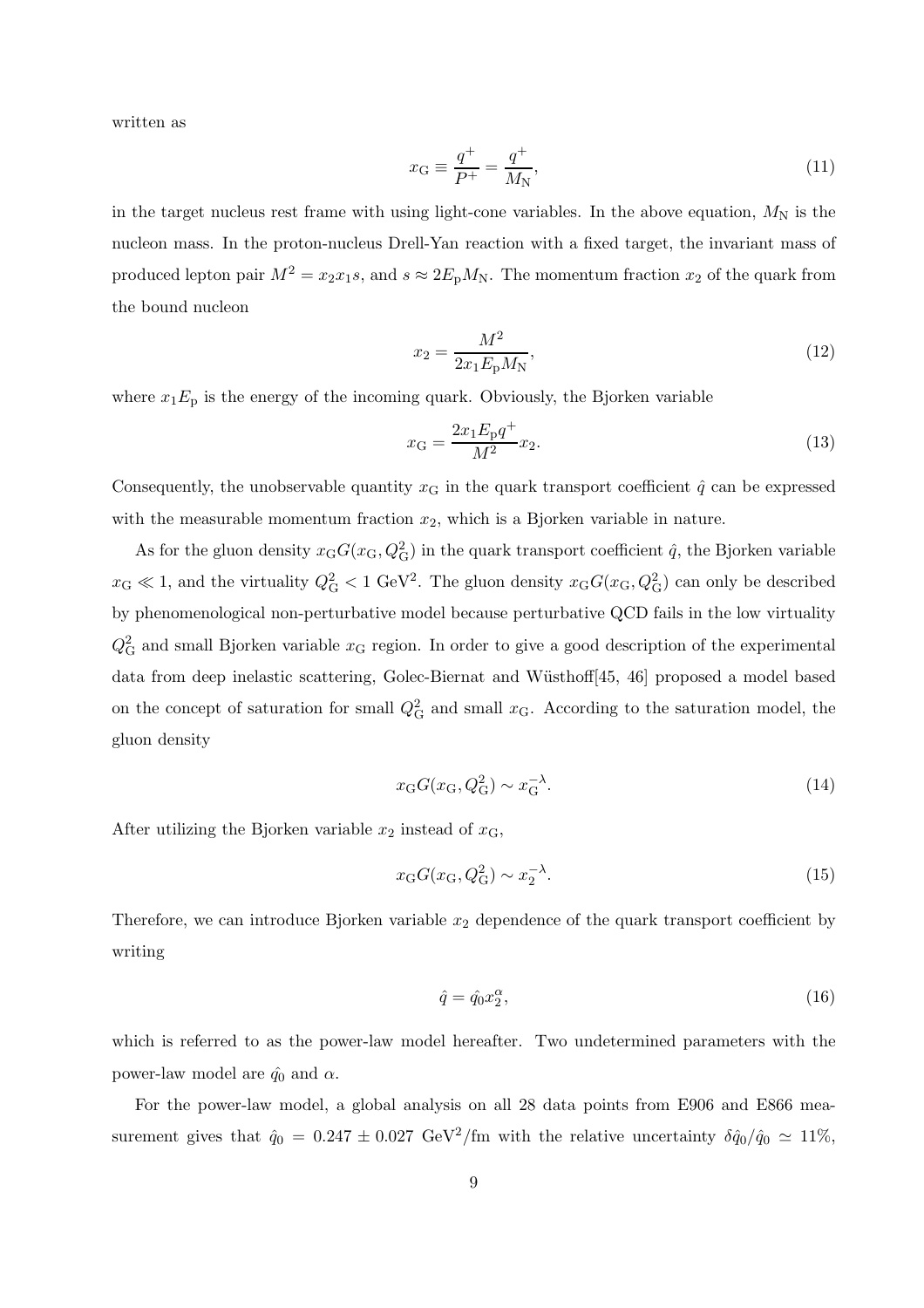

FIG. 2: The calculated Drell-Yan cross section ratios  $R_{A/B}$  as a function of  $x_F$  from the parameterization of BDMPS quenching weight for the quark energy  $E$  independence. The different lines correspond respectively to the results from  $\hat{q}$  in four different models. The experimental datas are shown with the total uncertainty (statistical plus systematic, added quadratically).

 $\alpha = -0.280 \pm 0.043$  with  $\delta\alpha/\alpha \simeq 15\%$  and  $\chi^2/\text{ndf} = 0.484$ . The rather small value of  $\chi^2/\text{ndf}$ indicates a good fit quality, which is also seen from our calculated results(red dashed lines in Fig.2) compared with E906 and E866 experimental data. As shown by the black solid line in Fig.3, the quark transport coefficient  $\hat{q}$  decreases with the increasing Bjorken variable  $x_2$  in the power-law model.

Regarding the gluon density  $x_G G(x_G, Q_G^2)$ , after the unmeasurable  $x_G$  is replaced with the observable Bjorken variable  $x_2$ , we should consider the intermediate and large Bjorken variable  $x_2$ correction to the quark transport coefficient. Hence, we can suppose Bjorken variable  $x_2$  dependence of the quark transport coefficient,

$$
\hat{q} = \hat{q}_0 x_2^{\alpha} (1 - x_2)^{\beta},\tag{17}
$$

which is hereafter referred to as the double power-law model. Three parameters of the fits in the double power-law model are  $\hat{q}_0$ ,  $\alpha$  and  $\beta$ .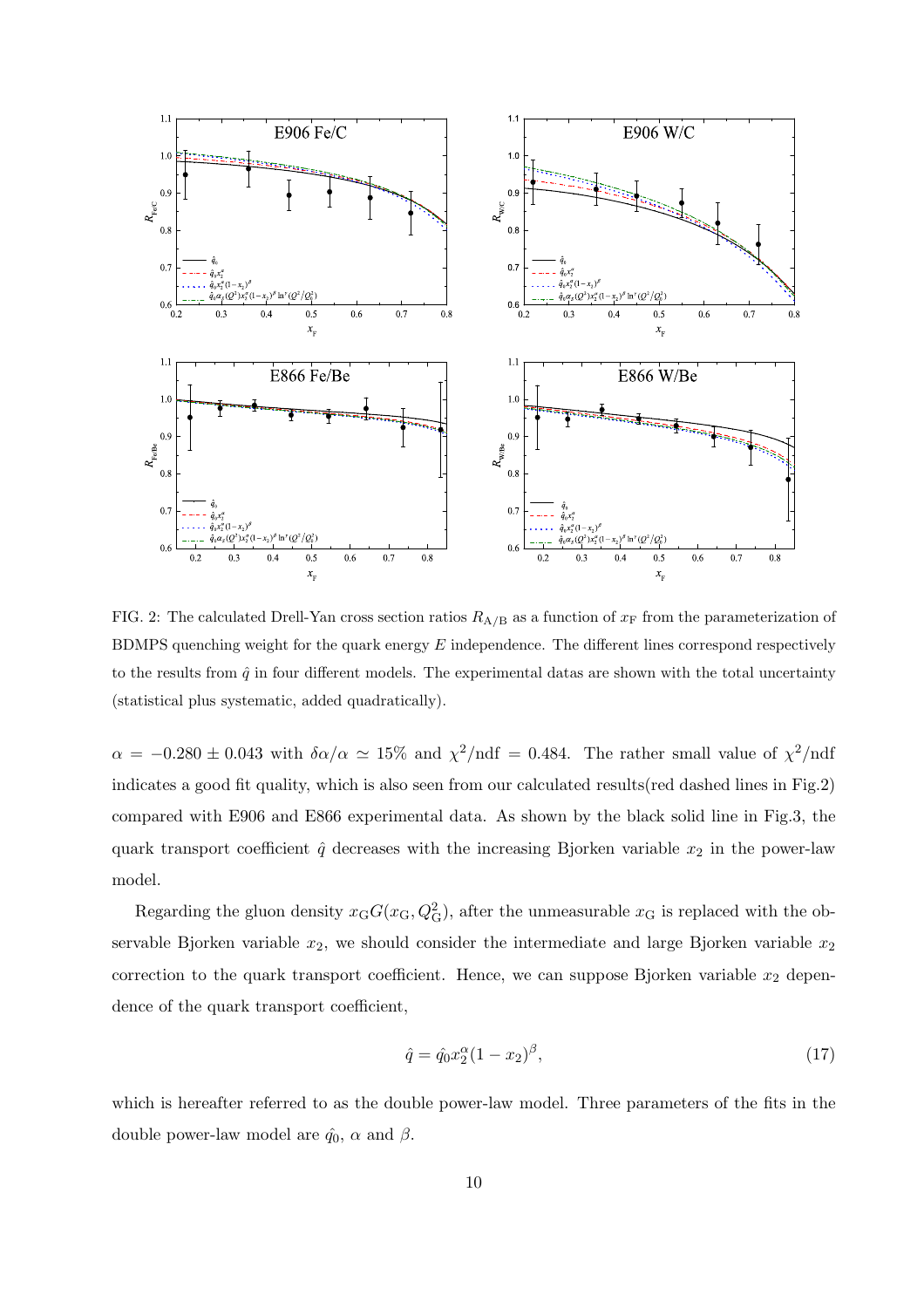

FIG. 3: The obtained quark transport coefficient  $\hat{q}$  as a function of Bjorken variable  $x_2$  from power-law model and double power-law model, respectively.

In the double power-law model, the global fit to the experimental data shows that  $\hat{q}_0 = 0.684 \pm$ 0.072 GeV<sup>2</sup>/fm with the relative uncertainty  $\delta \hat{q}_0 / \hat{q}_0 \simeq 11\%$ ,  $\alpha = -0.081 \pm 0.040$  with  $\delta \alpha / \alpha \simeq 49\%$ ,  $\beta = 3.825 \pm 0.775$  with  $\delta\beta/\beta \simeq 20\%$  and  $\chi^2/\text{ndf} = 0.602$ . The numeric results of the Drell-Yan cross section ratios correspond to the blue dotted lines in Fig.2. By taking into account the data precision, the theoretical results are in good agreement with the experimental data. The trend of  $\hat{q}$  with respect to  $x_2$  has been drew as a red dashed line in Fig.3. It can be found that in the region  $x_2 > 0.156$ ,  $\hat{q}$  decreases rapidly with the increasing  $x_2$ .

Although the power-law model and the double power-law model provides good quality fit to the experimental data from E906 and E866, these two models do not reflect the scale  $Q^2$  dependence of  $\hat{q}$ . Therefore, both power-law model and double power-law model can not provide full information about the quark transport coefficient  $\hat{q}$ .

Now that  $x<sub>G</sub>$  can be substituted by Bjorken variable  $x<sub>2</sub>$ , the virtuality  $Q<sub>G</sub><sup>2</sup>$  should also be expressed with the measurable scale  $Q^2$  though the detail is not clear. Then, the strong coupling constant  $\alpha_s(Q_G^2)$  in quark transport coefficient  $\hat{q}$  can be written as  $\alpha_s(Q^2)$ . Along with the evolution of gluon distribution with  $Q^2$ , the quark transport coefficient is assumed to be

$$
\hat{q} = \hat{q}_0 \alpha_s (Q^2) x_2^{\alpha} (1 - x_2)^{\beta} \ln^{\gamma} (Q^2 / Q_0^2), \tag{18}
$$

which is hereafter known as the evolution model with  $Q_0^2 = 1 \text{ GeV}^2$  in order to ensure the argument in the logarithm dimensionless. The parametrization form is the same as that in Ref.[25]. Four parameters with the evolution model are  $\hat{q}_0$ ,  $\alpha$ ,  $\beta$  and  $\gamma$ .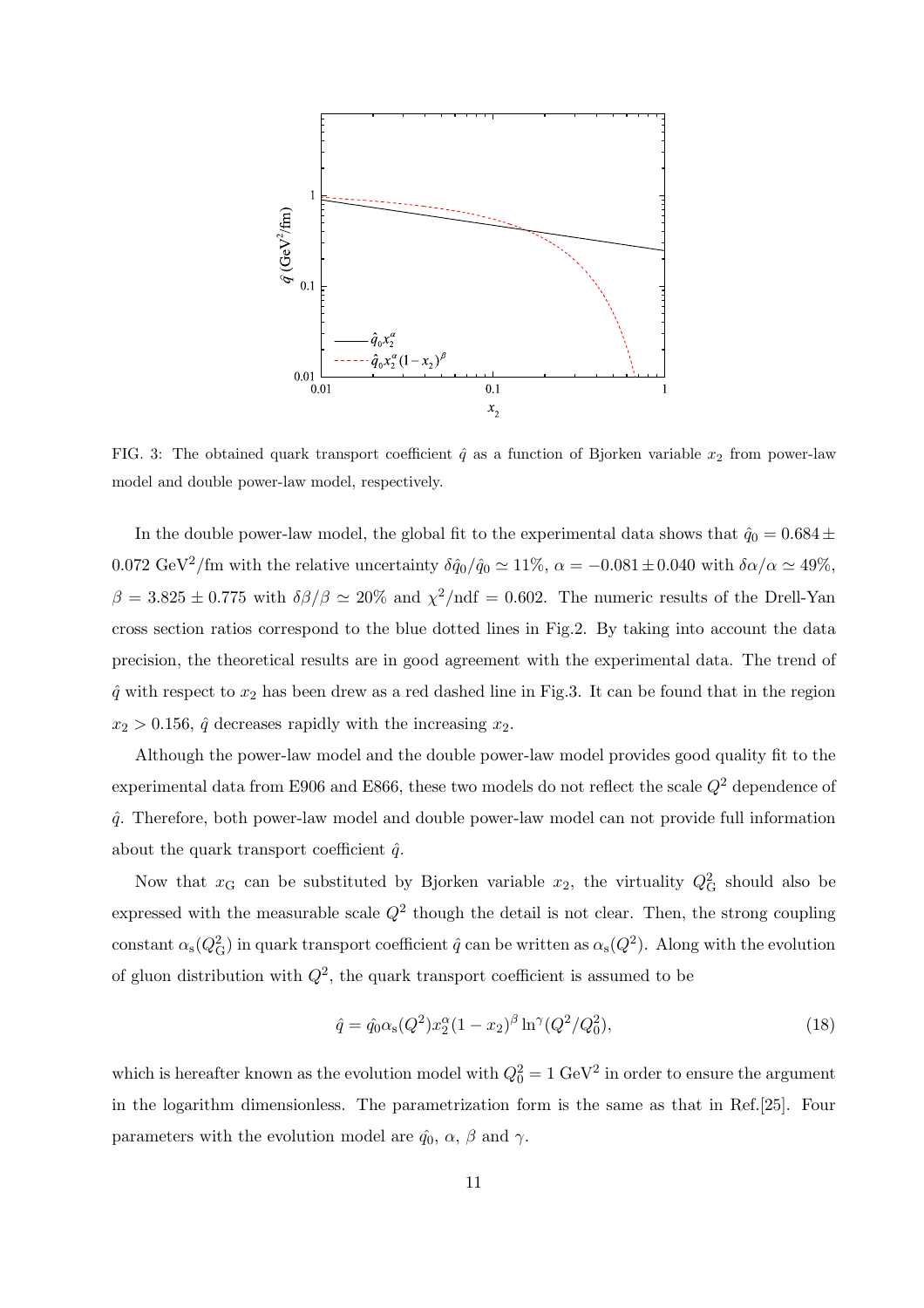

FIG. 4: The part  $\hat{q}_0 \alpha_s \ln^{\gamma}(Q^2/Q_0^2)$  in  $\hat{q}$  varying with  $Q^2$  in the evolution model.

We perform the global fit of  $\hat{q}$  in the evolution model and extract the parameter values. It is shown that  $\hat{q}_0 = 0.553 \pm 0.058 \text{ GeV}^2/\text{fm}$  with the relative uncertainty  $\delta \hat{q}_0 / \hat{q}_0 \simeq 10\%$ ,  $\alpha =$  $-0.080 \pm 0.040$  with  $\delta\alpha/\alpha \simeq 50\%$ ,  $\beta = 3.796 \pm 0.773$  with  $\delta\beta/\beta \simeq 20\%$ , and  $\gamma = 1.436 \pm 0.085$  with  $\delta\gamma/\gamma \simeq 6\%$  and  $\chi^2/\text{ndf} = 0.609$ . The calculated Drell-Yan cross section ratios(green dot-dashed lines in Fig.2) agree with the E906 and E866 experimental data. Fig.4 gives the  $Q^2$  part of  $\hat{q}$ varying with  $Q^2$  variable. It is found that the factor  $\hat{q}_0 \alpha_s \ln^{\gamma} (Q^2/Q_0^2)$  increases with  $Q^2$  rapidly in the range  $Q^2 < 20$ GeV<sup>2</sup> and slowly in  $Q^2 > 20$ GeV<sup>2</sup>. In order to see the panorama of quark transport coefficient, the determined  $\hat{q}$  as a function of  $x_2$  and  $Q^2$  is shown in Fig.5 for the evolution model.

In Table.I, we summarize the obtained parameter values of the quark transport coefficient from our fits in above four models: the constant model, the power-law model, the double power-law model and the evolution model. It is found that the power  $\alpha$  in the factor  $x^{\alpha}$  has a big discrepancy between the power-law model and double power-law model because of the impact from the middle and large  $x_2$ . A narrow different of the value of  $\alpha$  and  $\beta$  between the evolution model and double power-law model indicates that the  $x_2$  part of  $\hat{q}$  varying with  $x_2$  in the evolution model follows the same trend as that from double power-law model. It should be point out that the relative uncertainty of parameter  $\alpha$  in the double power-law model and evolution model is very large. The improvement is needed in the future study.

It is worth mentioning that François Arleo et al.  $[14, 16]$  studied the transport coefficient parameterization as a function of Bjorken variable. Their research did not include the virtuality  $Q^2$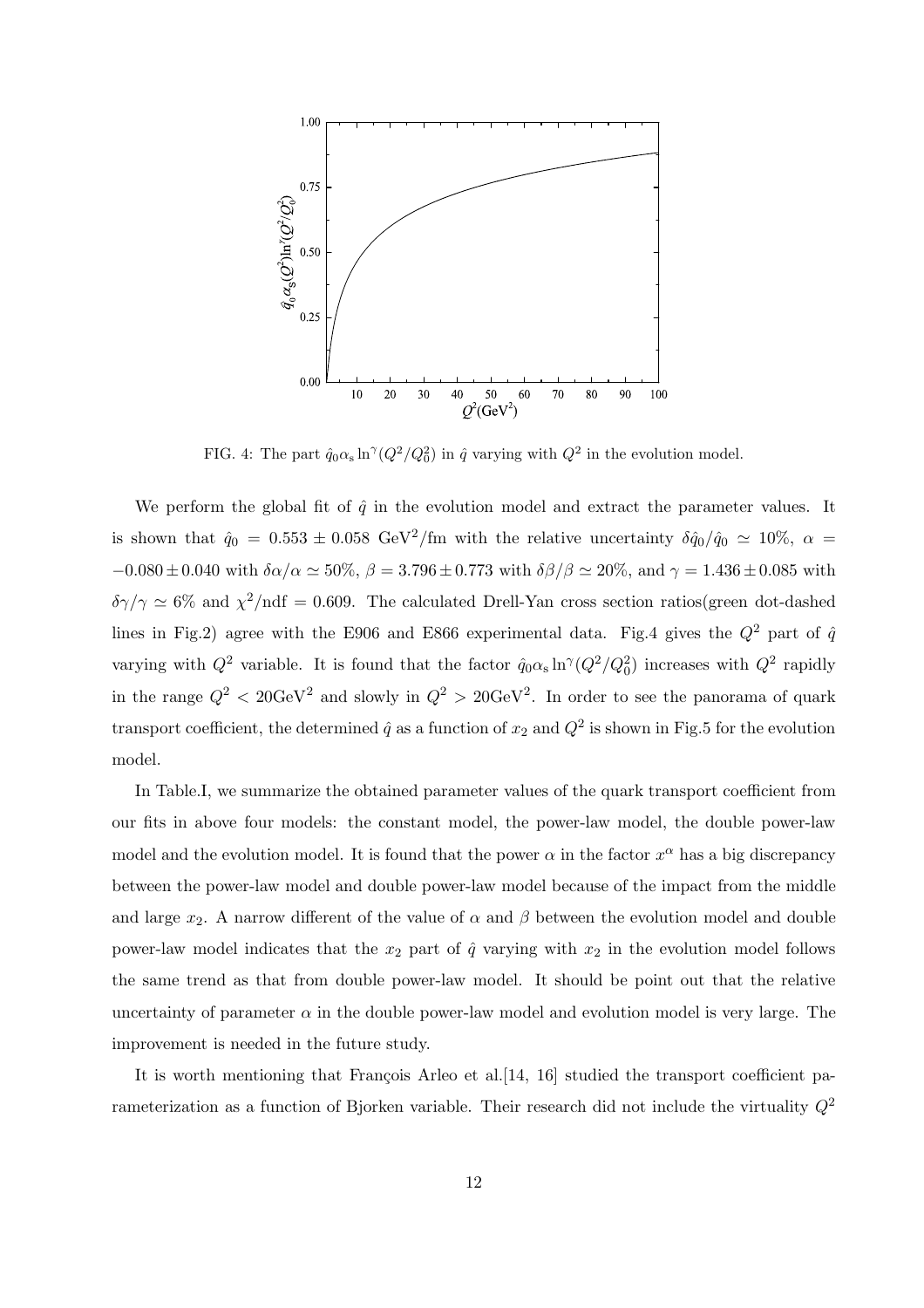

FIG. 5: The obtained quark transport coefficient  $\hat{q}$  as a function of Bjorken variable  $x_2$  and scale  $Q^2$ .

TABLE I: The parameter values of  $\hat{q}$  and  $\chi^2/\text{ndf}$  extracted in four different models from E866 and E906 experimental data.

| $\hat{q}$ (GeV <sup>2</sup> /fm)                                           | $q_0$             | $\alpha$                                                                 |  | $\chi^2/\text{ndf}$ |
|----------------------------------------------------------------------------|-------------------|--------------------------------------------------------------------------|--|---------------------|
| $\hat{q_0}$                                                                | $0.455 \pm 0.052$ |                                                                          |  | 0.630               |
| $\hat{q_0}x^{\alpha}$                                                      |                   | $0.247 \pm 0.027$ $-0.280 \pm 0.043$                                     |  | 0.484               |
| $\hat{q_0}x^{\alpha}(1-x)^{\beta}$                                         |                   | $0.684 \pm 0.072$ $-0.081 \pm 0.040$ $3.825 \pm 0.775$                   |  | 0.602               |
| $\hat{q}_0 \alpha_s(Q^2) x^{\alpha} (1-x)^{\beta} \ln^{\gamma}(Q^2/Q_0^2)$ |                   | $0.553 \pm 0.058$ $-0.080 \pm 0.040$ $3.796 \pm 0.773$ $1.436 \pm 0.085$ |  | 0.609               |

evolution of transport coefficient. In addition,we adopte the same functional form to parameterize jet transport coefficient as that by Ru et al.[25]. However, the extracted parameter values of jet transport coefficient are different from those given by our global analysis on Drell-Yan experimental data. The reason remains to be further explored in the future.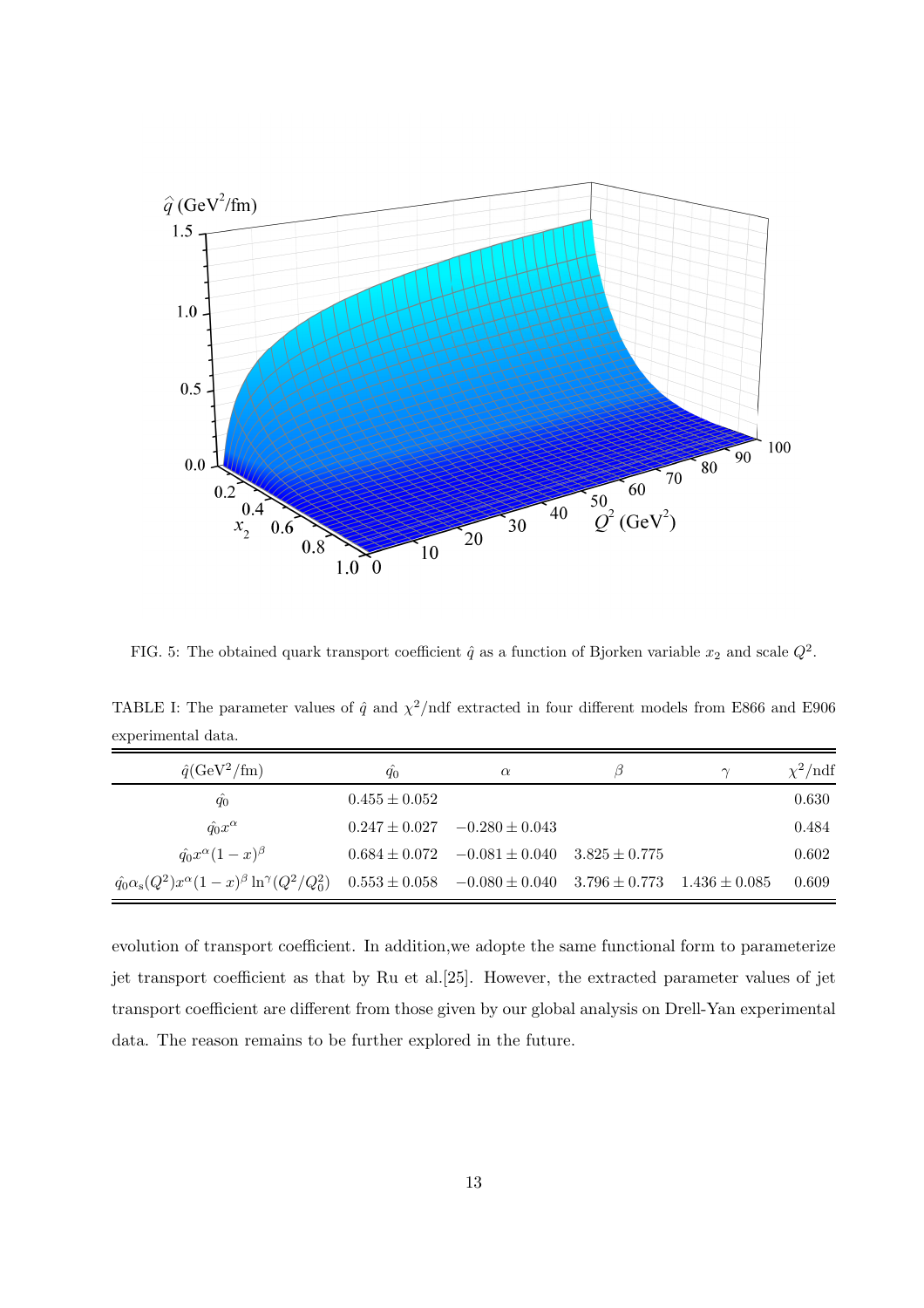## IV. SUMMARY

In this paper we study the measurable kinematic variables dependence of quark transport coefficient in nuclear Drell-Yan process. By means of the nuclear parton distributions determined only with lepton-nuclear deep inelastic scattering experimental data and the analytic parameterization of quenching weight based on BDMPS formalism, the leading order calculations of the nuclear Drell-Yan differential cross section ratio as a function of Feynman variable are carried out and compared with the experimental data from Fermilab E906 and E866 Collaborations. It is found that only the nuclear effects of parton distribution can not explain the employed experimental data. Apart from the nuclear effects on the parton distribution, there is the incoming quark energy loss effect in nuclear Drell-Yan process. In a condition of the average path length of the incident quark in the nucleus and the quark transport coefficient as a constant, the calculated results give that the values of quark transport coefficient  $\hat{q}$  are respectively  $0.455 \pm 0.047 \text{ GeV}^2/\text{fm}$  for E906 measurement and  $0.892 \pm 0.164$  GeV<sup>2</sup>/fm for E866 experimental data. In view of the nuclear geometry effect on the nuclear Drell-Yan reaction, our calculations show that the quark transport coefficients are  $0.415 \pm 0.053$  GeV<sup>2</sup>/fm and  $0.651 \pm 0.124$  GeV<sup>2</sup>/fm for E906 and E866 measurements, respectively. It is evident that the nuclear geometry effect has a significant impact on the quark transport coefficient in cold nuclear matter. Therefore, we should consider the nuclear geometry effect in studying the nuclear Drell-Yan process. However, if we want to confirm the conclusion that the quark transport coefficient depends on the target-quark momentum fraction, more accurate experimental data will be necessary on the Drell-Yan differential cross section ratio. Fortunately, it is discovered that there exists the relation between the unobservable Bjorken variable in the quark transport coefficient and the measurable kinematic variable in Drell-Yan process. Furthermore, three models are discussed with the quark transport coefficient as a function of the measurable kinematic variables. Although the power-law model and the double power-law model all display high quality fit, these two models can not reflect the complete information on quark transport coefficient. As for the so-called evolution model, the quark transport coefficient is determined as a function of the Bjorken variable  $x_2$  and scale  $Q^2$ .

Exploring the depths of the parton propagation in cold nuclear matter is a better benchmark for the physical mechanisms by which the traversing partons lose energy to, and interact with the quark-gluon plasma. The Drell-Yan reaction in hadron-nucleus collisions provides an excellent place. In order to gain precise knowledge about the quark transport coefficient in a cold nuclear medium, further theoretical and experimental researches[47] are needed on the basis of the existing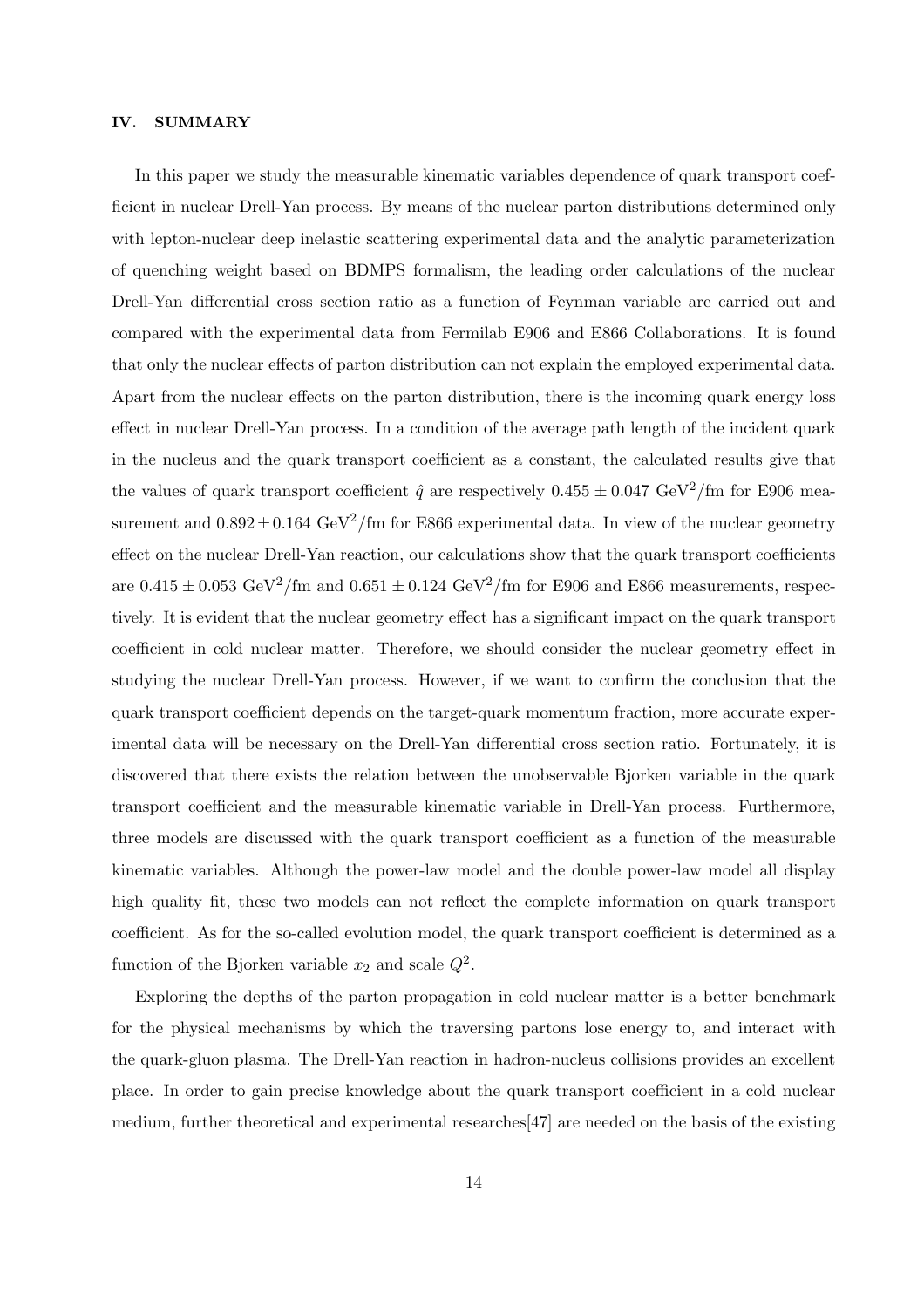researches[16, 24-26, 32]. The parametrization form of the quark transport coefficient can be further optimized for precise understanding of the parton propagation mechanisms in nuclear matter.

Acknowledgments We thank Professor Zhi-Hui Guo for interesting and useful discussions. This work is supported in part by the National Natural Science Foundation of China(11575052, 11975090).

- [1] F. Karsch, Nucl. Phys. A 590 (1995) 367, [arXiv:hep-lat/9503010.](http://arxiv.org/abs/hep-lat/9503010)
- [2] J. D. Bjorken, Phys. Rev. D 27 (1983) 140.
- [3] J. E. Bernhard et al., Phys. Rev. C 94 (2016), no. 2, 024907, [arXiv:1605.03954.](http://arxiv.org/abs/1605.03954)
- [4] STAR Collaboration, Phys. Rev. Lett. 97 (2006) 162301, [arXiv:nucl-ex/0604018.](http://arxiv.org/abs/nucl-ex/0604018)
- [5] PHENIX Collaboration, Phys. Rev. C 77 (2008) 011901, [arXiv:0705.3238.](http://arxiv.org/abs/0705.3238)
- [6] ATLAS Collaboration, Phys. Rev. Lett. 105 (2010) 252303, [arXiv:1011.6182.](http://arxiv.org/abs/1011.6182)
- [7] CMS Collaboration, Phys. Rev. C 84 (2011) 024906, [arXiv:1102.1957.](http://arxiv.org/abs/1102.1957)
- [8] ALICE Collaboration, Phys. Lett. B 746 (2015) 1, [arXiv:1502.01689.](http://arxiv.org/abs/1502.01689)
- [9] J. Casalderrey-Solana and C. A. Salgado, Acta Phys. Polon. B 38 (2007) 3731, [arXiv:0712.3443.](http://arxiv.org/abs/0712.3443)
- [10] D. d'Enterria, Jet quenching: Datasheet from Landolt-Börnstein Group I Elementary Particles, Nuclei and Atoms, Volume 23: "Relativistic Heavy Ion Physics" in SpringerMaterials, Springer-Verlag, 2010, [arXiv:0902.2011.](http://arxiv.org/abs/0902.2011)
- [11] U. A. Wiedemann, Jet quenching in heavy ion collisions: Datasheet from Landolt-Börnstein Group I Elementary Particles, Nuclei and Atoms, Volume 23: "Relativistic Heavy Ion Physics" in SpringerMaterials, Springer-Verlag, 2010, [arXiv:0908.2306.](http://arxiv.org/abs/0908.2306)
- [12] A. Majumder and M. Van Leeuwen, Prog. Part. Nucl. Phys. 66 (2011) 41, [arXiv:1002.2206.](http://arxiv.org/abs/1002.2206)
- [13] S. D. Drell and T. Yan, Phys. Rev. Lett. 25 (1970) 316.
- [14] F. Arleo et al., JHEP 01(2019) 129, [arXiv:1810.05120.](http://arxiv.org/abs/1810.05120)
- [15] H. X. Xing et al., Nucl. Phys. A 879 (2012) 77, [arXiv:1110.1903.](http://arxiv.org/abs/1110.1903)
- [16] F. Arleo and C. Naïm, JHEP 07 (2020) 220, [arXiv:2004.07188.](http://arxiv.org/abs/2004.07188)
- [17] G. T. Garvey and J. C. Peng, Phys. Rev. Lett. 90 (2003) 092302, [arXiv:hep-ph/0208145.](http://arxiv.org/abs/hep-ph/0208145)
- [18] R. B. neufeld, et al., Phys. Lett. B 704 (2011) 590, [arXiv:1010.3708.](http://arxiv.org/abs/1010.3708)
- [19] R. Baier et al., Nucl. Phys. B 484 (1997) 265, [arXiv:hep-ph/9608322.](http://arxiv.org/abs/hep-ph/9608322)
- [20] R. Baier, et al., Annu. Rev. Nucl. Part. Sci. 50 (2000) 37, [arXiv:hep-ph/0002198.](http://arxiv.org/abs/hep-ph/0002198)
- [21] R. Baier, Nucl. Phys. A 715 (2003) 209c, [arXiv:hep-ph/0209038.](http://arxiv.org/abs/hep-ph/0209038)
- [22] P. Bordalo et al., Phys. Lett. B193 (1987) 373.
- [23] D. M. Alde et al., Phys. Rev. Lett. 66 (1991) 2285.